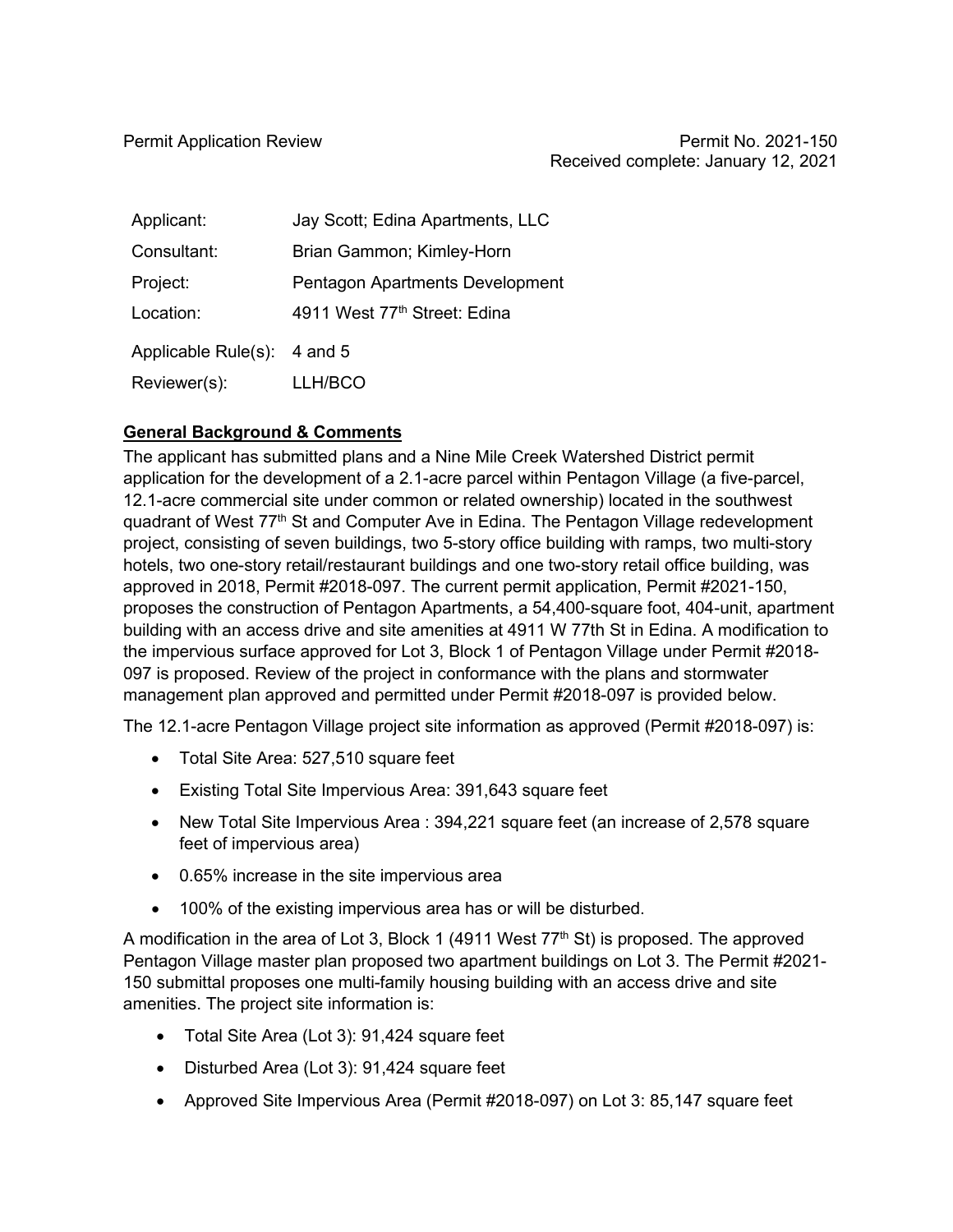- Proposed New Site Impervious Area on Lot 3: 80,707 square feet
- 5.2% decrease in impervious surface from the Permit #2018-097 Lot 3 plan

The district's requirements for both stormwater management and erosion and sediment control apply to the project because more than 50 cubic yards of material will be disturbed and 5,000 square feet or more of surface area is altered, Rules 4.2.1a and b and 5.2.1a and b.

#### **Exhibits**

- 1. Permit Application dated October 25, 2021.
- 2. Stormwater Management Report dated October 20, 2021, revised November 19, 2021, January 3, 2021 and January 7, 2021, prepared by Kimley-Horn.
- 3. Plans dated June 16, 2021, with the most recent revision dated January 7, 2021, prepared by Kimley-Horn.
- 4. Pentagon Village Stormwater Management Plan (Master Plan), with the most recent revision dated September 26, 2018, prepared by Westwood Professional Services.
- 5. Floodplain Earthwork Exhibit dated June 16, 2021, prepared by Kimley-Horn.
- 6. Geotechnical Report dated August 24, 2018 prepared by Braun Intertec.
- 7. Email correspondence dated January 12, 2021 indicating a cost of \$7,000 provided by Kimley-Horn for the proposed retrofit of the outlet control structure weir from UGSWMF-4P to elevation 818.8 M.S.L.
- 8. Email correspondence dated November 18, 2021 outlining five items required for the application to be considered complete. Email correspondence dated December 28, 2021 outlining three items required for the application to be considered complete. Email correspondence dated January 5, 2021 outlining three items required for the application to be considered complete.

The application with the submittal items above is complete.

#### **4.0 Stormwater Management**

The district's requirements for stormwater management apply to the project because more than 50 cubic yards of material will be disturbed and 5,000 square feet or more of surface area is altered, Rules 4.2.1a and b.

As previously stated, the district reviewed and permitted work associated with the overall Pentagon Village development. The Nine Mile Creek Watershed District's Rule for Redevelopment, Rule 4.2.3, states, if a proposed activity will disturb more than 50% of the existing impervious surface on a parcel or will increase the imperviousness of the parcel by more than 50%, stormwater management will apply to the entire project parcel. Otherwise, the storm water requirements will apply only to the disturbed areas and additional impervious area on the site. Permit #2018-097 required stormwater management for the entire 12.1-acre Pentagon Village site, including the Lot 3, 2.1-acre parcel.

An underground stormwater management facility (UGSWMF) was constructed in 2018 to provide volume retention, water quality management and rate control for the development of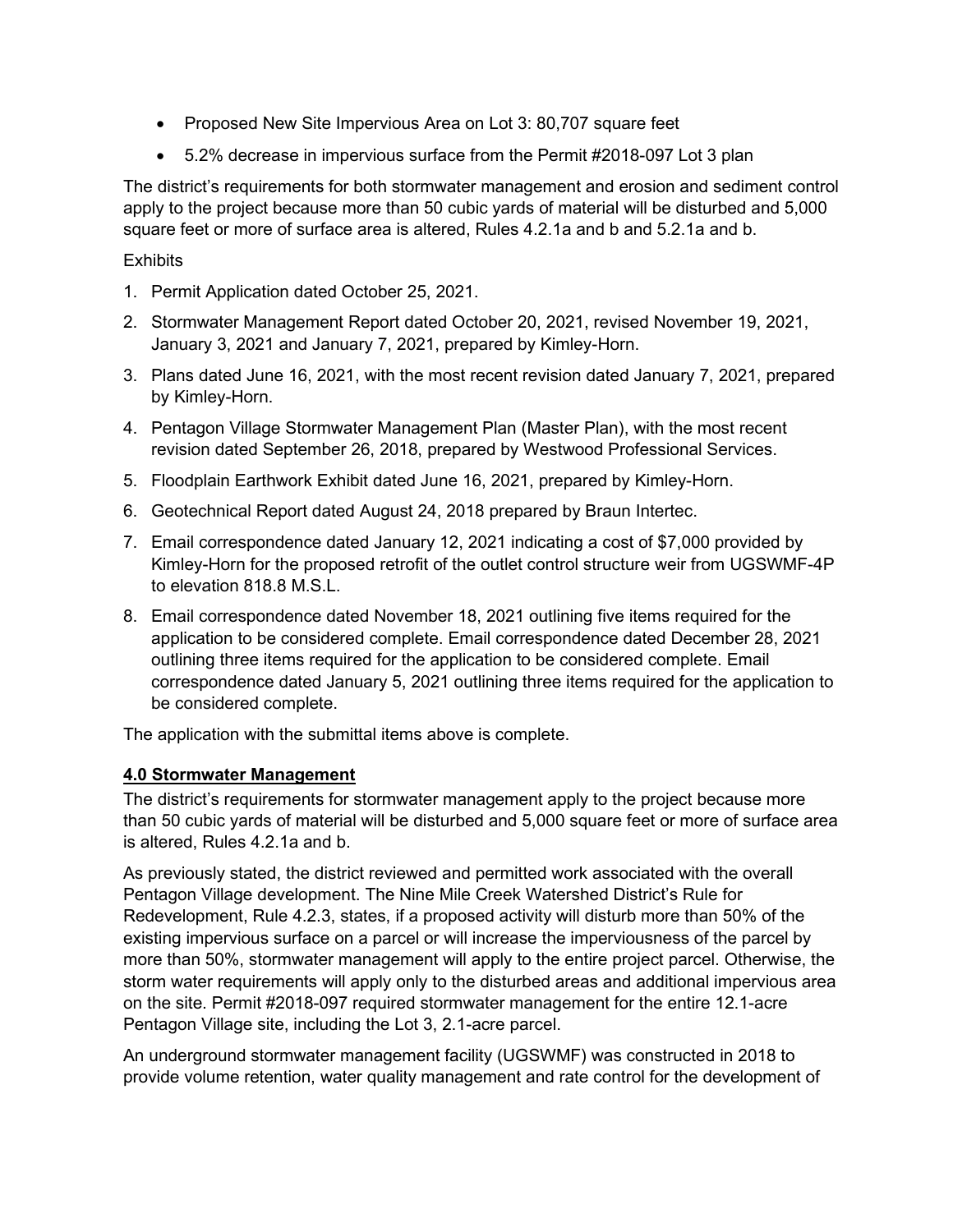|                                              | <b>Permit #2018-097</b> | <b>Permit #2021-150</b> |
|----------------------------------------------|-------------------------|-------------------------|
|                                              | Lot 3, Block 1          | Lot 3, Block 1          |
| Proposed Impervious Surface<br>(square feet) | 85.147                  | 80,707                  |
| Proposed Pervious Surface<br>(square feet)   | 6.277                   | 10.717                  |
| Total Area (square feet)                     | 91.424                  | 91.424                  |

Lot 3. The table below compares the Lot 3 site area proposed (Permit #2018-097) with the current development proposal.

Rule 4.3.1b requires the 2-, 10-, and 100-year post development peak runoff rates be equal to or less than the existing discharge rates where stormwater leaves the site. The approved 2018 HydroCAD hydrologic model and the proposed 2021 modifications model to simulate runoff rates from the site have been submitted. Three discharge points from the Pentagon Village site are proposed. The existing and proposed 2-, 10- and 100-year frequency discharges are:

|                  | <b>Existing Discharge</b><br>to the East | <b>Permit #2018-097</b><br><b>Proposed Discharge</b><br>to the East | <b>Permit #2021-150</b><br><b>Proposed Discharge</b><br>to the East |
|------------------|------------------------------------------|---------------------------------------------------------------------|---------------------------------------------------------------------|
| <b>Frequency</b> | c.f.s.                                   | c.f.s.                                                              | c.f.s.                                                              |
| 2 year           | 17.0                                     | 1.6                                                                 | 1.6                                                                 |
| 10 year          | 27.4                                     | 3.1                                                                 | 3.1                                                                 |
| 100 year         | 50.6                                     | 41.8                                                                | 44.0                                                                |

| <b>Frequency</b> | <b>Existing Discharge</b><br>to the West<br>c.f.s. | <b>Permit #2018-097</b><br><b>Proposed Discharge</b><br>to the West<br>c.f.s. | Permit #2021-150<br><b>Proposed Discharge</b><br>to the West<br>c.f.s. |
|------------------|----------------------------------------------------|-------------------------------------------------------------------------------|------------------------------------------------------------------------|
| 2 year           | 6.0                                                | 1.0                                                                           | 1.0                                                                    |
| 10 year          | 9.85                                               | 1.0                                                                           | 1.0                                                                    |
| 100 year         | 18.5                                               | 1.0                                                                           | 1.0                                                                    |

| <b>Frequency</b> | <b>Existing Discharge</b><br>to The South<br>c.f.s. | <b>Permit #2018-097</b><br><b>Proposed Discharge</b><br>to the South<br>c.f.s. | <b>Permit #2021-150</b><br><b>Proposed Discharge</b><br>to the South<br>c.f.s. |
|------------------|-----------------------------------------------------|--------------------------------------------------------------------------------|--------------------------------------------------------------------------------|
| 2 year           | 14.6                                                | 14.6                                                                           | 12.7                                                                           |
| 10 year          | 22.7                                                | 18.1                                                                           | 17.6                                                                           |
| year             | 40.7                                                | 31.7                                                                           | 32.7                                                                           |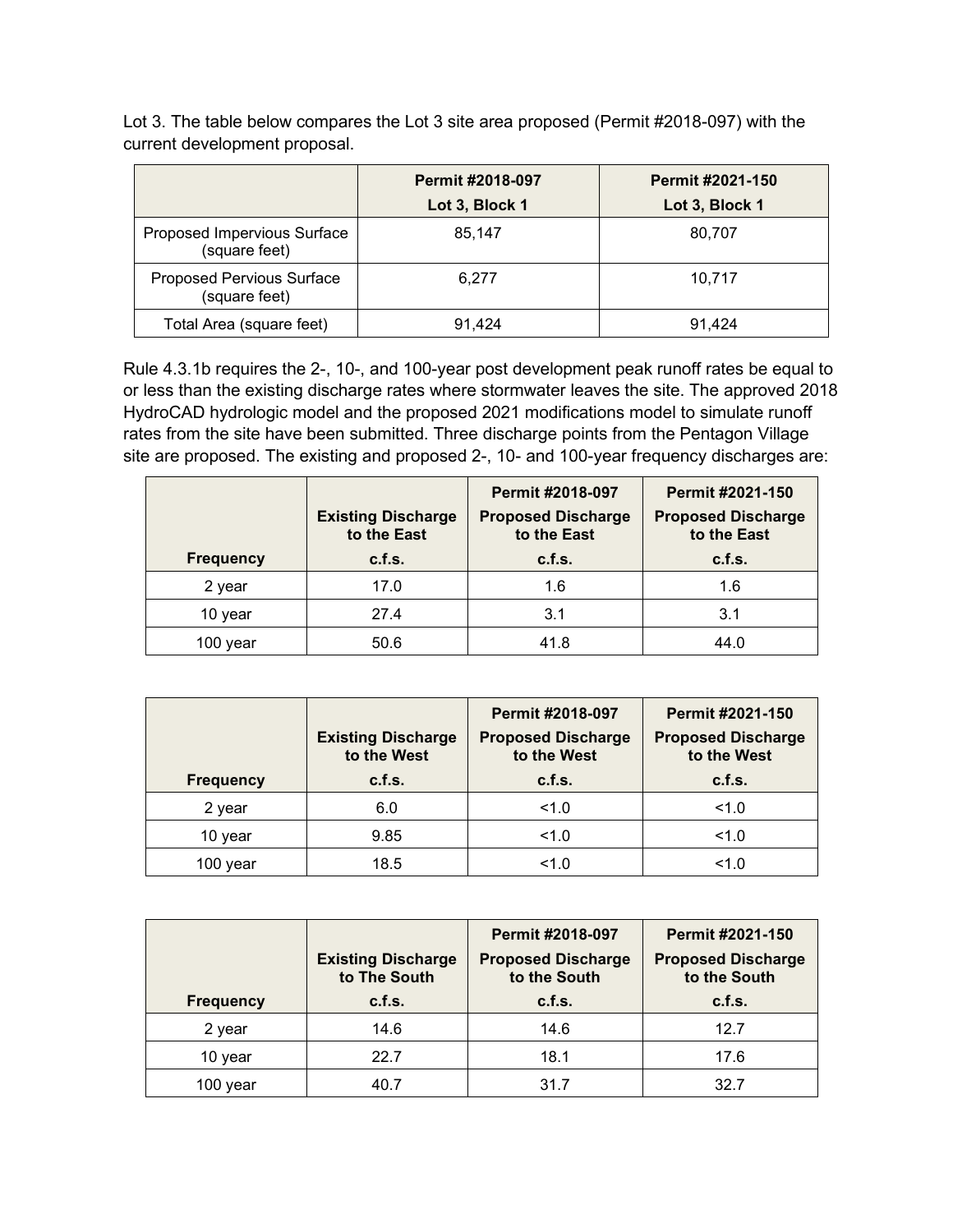The engineer agrees that the proposed rates of runoff at the three discharge points leaving the site are less than pre-2018 rates of runoff therefore, Rule 4.3.1b is met.

Permit #2018-097 required a total volume retention of 36,137 cubic feet from the 394,221 square feet of regulated impervious area (entire site) for compliance with the district's rules. An infiltration rate of 0.45 inches/hour was used as the design infiltration rate. The existing four UGSWMF's provide a volume retention of 49,383 cubic feet (36,137 cubic feet required) and an area of 51,052 square feet (20,076 feet required) to comply with the volume retention requirement with a 48-hour drawdown period.

| <b>UGSWMF</b> | <b>Volume Retention Provided (cubic feet)</b> |
|---------------|-----------------------------------------------|
| 1P            | 10,715 <sup>2</sup>                           |
| 2P            | 8,0453                                        |
| 3P            | 24,3214                                       |
| 4P            | 6,302 <sup>1</sup>                            |
| <b>Total</b>  | 49,383                                        |

1UGSWMF 4P was constructed in 2018 to provide volume retention, water quality management and rate control for Lot 3. As-built plans indicate a surveyed UGSWMF outlet control structure weir orifice elevation of 818.3 M.S.L. (818.8 M.S.L. approved). The Grading and Drainage Plan prepared by Kimley-Horn indicate the existing weir will be removed and replaced with a new weir wall with an orifice elevation of 818.8 M.S.L., complying with Rule 4.3.1a

criteria and the Pentagon Village master plan.<br><sup>2</sup>Based on as-built plan surveyed UGSWMF outlet control structure weir orifice elevation of 818.98 M.S.L.  $3B$ ased on as-built plan surveyed UGSWMF outlet control structure weir orifice elevation of 820.33 M.S.L. 4Based on as-built plan surveyed UGSWMF outlet control structure weir orifice elevation of 819.67 M.S.L.

The District's water quality criterion requires a 60% annual removal efficiency for phosphorus and 90% annual removal efficiency for total suspended solids. The results of a P8 model show that the four UGSWMF's provide an annual removal efficiency of 98.2% for total suspended solids (63,378 lbs.) and an annual removal efficiency of 93% for total phosphorus (190 lbs.) to comply with Rule 4.3.1c. We agree with the P8 modelling results.

The soil boring logs indicates that groundwater was encountered between elevations 814.5 +/- M.S.L. and 816 +/- M.S.L. The following table provides a comparison of the bottom elevation of the four UGSWMF's in relationship to groundwater. Rule 4.5.4d requires three feet of separation between the bottom of an infiltration facility and groundwater.

| <b>UGSWMF</b> | <b>Bottom elevation</b><br>of the UGSWMF<br>M.S.L. | Groundwater<br><b>Elevation</b><br>M.S.L. | <b>Separation (feet)</b> |
|---------------|----------------------------------------------------|-------------------------------------------|--------------------------|
| 1P            | 817.5                                              | 814.5                                     | 3.0                      |
| 2P            | 819                                                | 816                                       | 3.0                      |
| 3P            | 818                                                | 815                                       | 3.0                      |
| 4P            | 817.5                                              | 814.5                                     | 3.0                      |

The required three (3) feet of separation is provided between the bottom of an infiltration area and groundwater.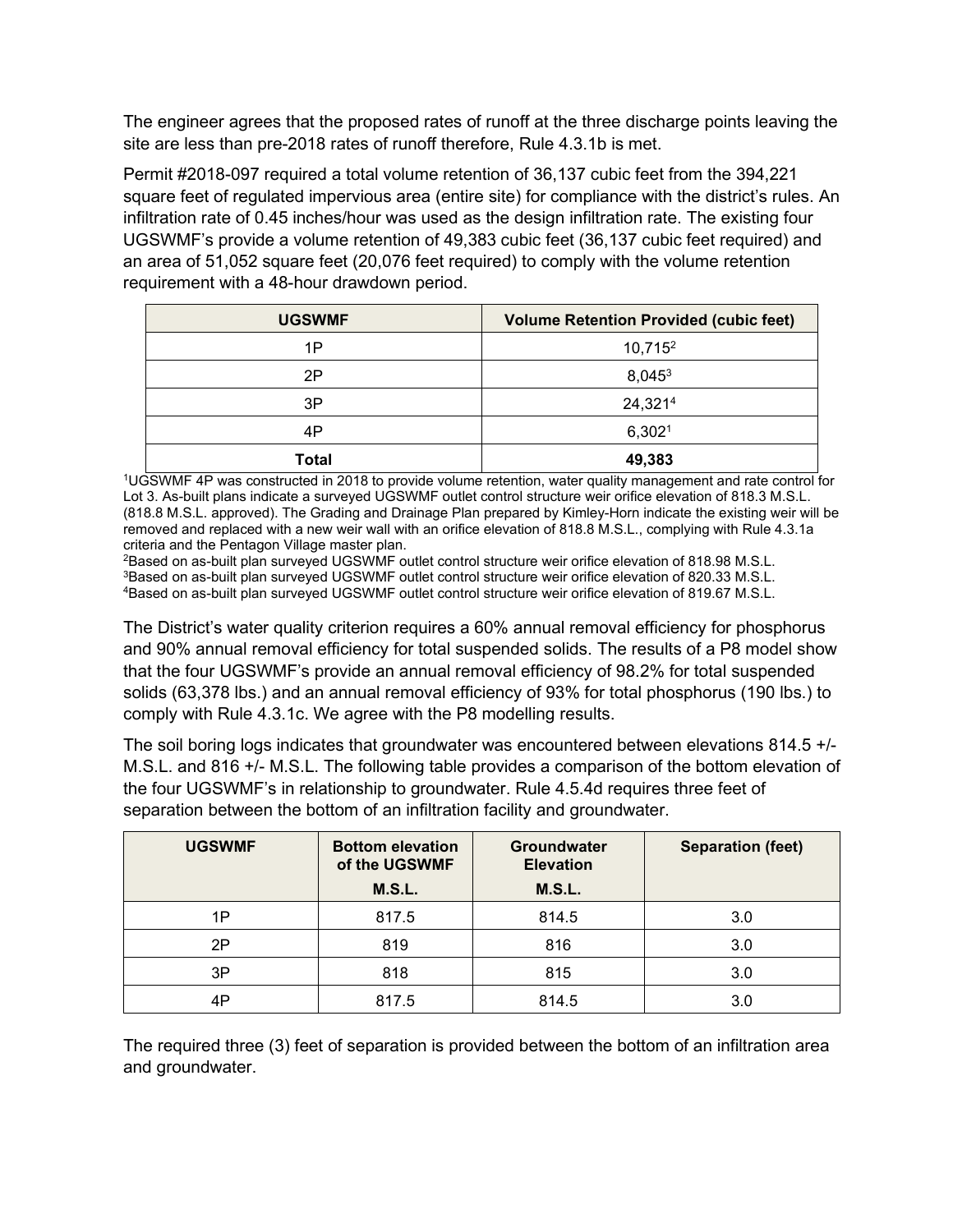Rule 4.3.3 states that all new and reconstructed buildings must be constructed such that the low floor is at least two feet above the 100-year high-water elevation or one foot above the emergency overflow of a constructed facility. Additionally, Rule 4.3.3 states that all new and reconstructed buildings must be constructed such that no opening where surface flow can enter the structure is less than two feet above the 100-year high-water elevation of an adjacent facility. The low floor and low opening elevation of the proposed structure in relation to the constructed UGSWMF 100-year high water elevation at Lot 3 is summarized below.

| Constructed<br>Stormwater<br><b>Management Facility</b> | $100$ -year<br><b>Frequency Flood</b><br>Elevation of<br><b>Existing Facility</b><br>(M.S.L.) | Low Floor and Low<br><b>Opening Elevation</b><br>of Proposed Lot 3<br>Building (M.S.L.) | Low Floor and<br>Low Opening<br><b>Elevation</b><br>Separation (feet) |
|---------------------------------------------------------|-----------------------------------------------------------------------------------------------|-----------------------------------------------------------------------------------------|-----------------------------------------------------------------------|
| <b>UGSWMF4P</b>                                         | 822.81                                                                                        | 824.8                                                                                   | 2.0                                                                   |

<sup>1</sup>The proposed HydroCAD model with the modeled 100-year frequency flood elevation of the existing facility includes as-built information for the UGSWMF and the proposed weir elevation (818.8 M.S.L., outlet control structure retrofit).

In accordance with Rule 4.3.1a (i), where infiltration or filtration facilities, practices or systems are proposed, pre-treatment of runoff must be provided. Sump manholes will provide the required pretreatment of runoff prior to discharging to UGSWMF 4P, complying with Rule 4.3.1a (i).

District records indicate that an approved chloride management plan, complying with Rule 4.3.4 criteria, has previously been provided as a condition of Permit #2018-097.

## **5.0 Erosion and Sediment Control**

The District's requirements for erosion and sediment control apply to the project because more than 50 cubic yards of material will be disturbed and 5,000 square feet or more of surface area is altered, Rules 5.2.1a and b.

The erosion control plan prepared by Kimley-Horn includes installation of silt fence, a stabilized rock construction entrance and storm sewer inlet protection.

The contractor for the project will need to designate a contact who will remain liable to the District for performance under the District's Erosion and Sediment Control Rule 5.0, in accordance with subsection 5.4.1e. NMCWD must be notified if the responsible individual changes during the permit term.

#### **11.0 Fees**

| Fees for the project are:                 |         |
|-------------------------------------------|---------|
| Rules 4.0-5.0                             | \$1,500 |
| <b>12.0 Financial Assurances</b>          |         |
| Financial Assurances for the project are: |         |
|                                           |         |
|                                           |         |

Site Restoration: 2.1 acres x \$2,500/acre =......................................................... \$5,250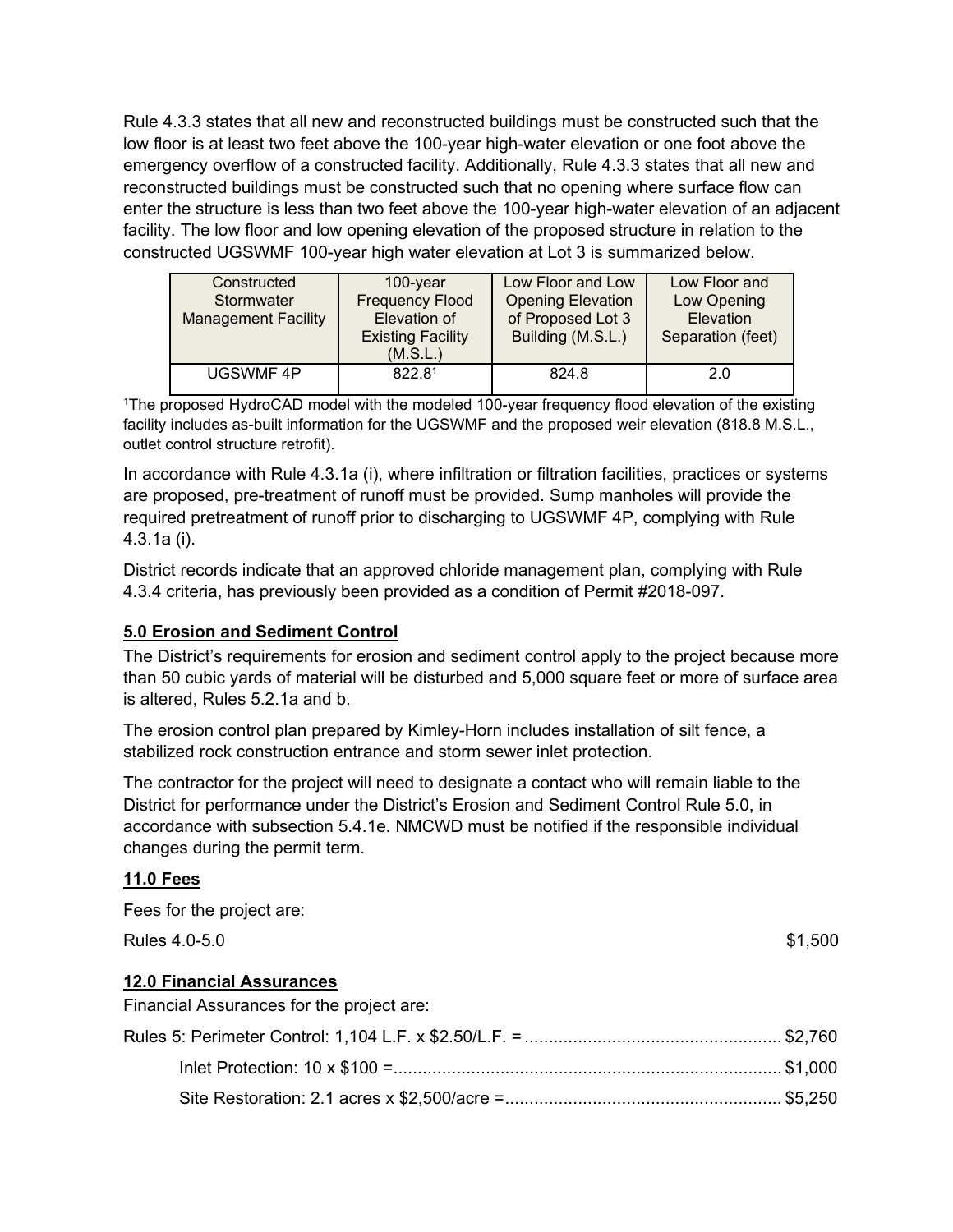### **Findings**

- 1. The proposed project includes the information necessary, plan sheets and erosion control plan for review.
- 2. Rules 4 and 5 will be met with the fulfilment of the conditions identified below.
- 3. The project site is not within the floodplain of Nine Mile Creek or any other waterbody, therefore, the requirements of the District's Floodplain Management and Drainage Alterations Rule 2.0 do not apply. The Pentagon Park/Border Basin Regional Stormwater Management Plan, April 2018, has identified a 100-year frequency flood elevation of 822.6 M.S.L. on this site, i.e., parking lots and other incidental flood-storage area on the property are inundated to elevation 822.6 M.S.L. during the 100-year storm event. The finished floor elevation of the proposed building on Lot 3 is shown to be 824.8 M.S.L. or above.
- 4. An underground stormwater management facility (UGSWMF-4P) was constructed in 2018 to provide volume retention, water quality management and rate control for the development of Lot 3. A 5.2% decrease in impervious surface (4,440 square feet) from the Permit #2018-097 Lot 3 plan is proposed with the project. Information submitted indicates an additional 10,774 square foot decrease in impervious area tributary to UGSWMF 4P (within drainage area 13\_2b outside of Lot 3). Until a development plan is received for the remaining lots within drainage area 13\_2b, it is assumed the 10,774 square feet of impervious surface remains tributary to UGSWMF-4P.

## **Recommendation**

*Approval, contingent upon:*

Continued compliance with the General Provisions (attached).

Financial Assurance in the amount of \$25,400 for erosion control, site restoration and stormwater management.

The applicant providing a name and contact information for the individual responsible for the erosion and sediment control at the site. NMCWD must be notified if the responsible individual changes during the permit term.

A 5.2% decrease in impervious surface (4,440 square feet) from the Permit #2018-097 Lot 3 plan is proposed with the project. Information submitted indicates an additional 10,774 square foot decrease in impervious area tributary to UGSWMF 4P (within drainage area 13\_2b outside of Lot 3). Until a development plan is received for the remaining lots within drainage area 13\_2b, it is assumed the 10,774 square feet of impervious surface remains tributary to UGSWMF-4P. The proposed HydroCAD file must be revised to incorporate the 10,774 square feet of impervious surface assumed to be tributary to UGSWMF 4P.

<span id="page-5-0"></span><sup>1</sup> A cost of \$7,000 was provided by Kimley-Horn for the proposed retrofit of the outlet control structure weir from UGSWMF-4P to elevation 818.8 M.S.L. In accordance with Schedule B-Financial Assurance Rates, a cost of \$8,750, 125% of the construction and maintenance costs, is shown.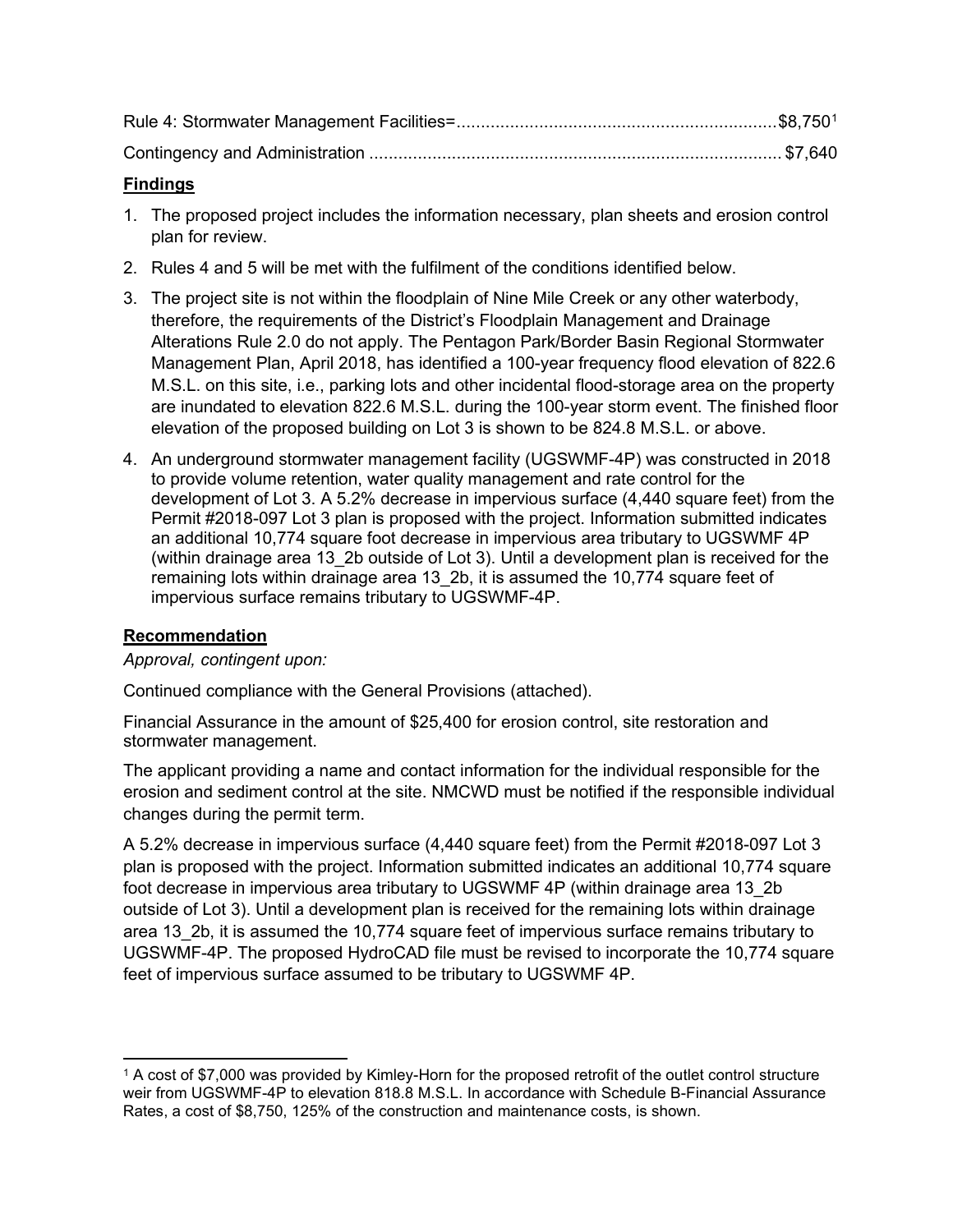#### *By accepting the permit, when issued, the applicant agrees to the following stipulations for closeout of the permit and release of the financial assurance after the project:*

Per Rule 4.5.8, an as-built drawing of the constructed Lot 3, Block 1 stormwater management facility conforming to the design specifications (including the proposed outlet control structure weir retrofit) is required to be provided.

An as-built plan for the work on Lot 3 and associated with the Pentagon Apartments must be provided showing the site impervious surface area and configuration materially consistent with the approved plans. Design that differs materially from the approved plans (e.g., in terms of the total lot impervious area or proposed stormwater management facility retrofit) will need to be the subject of a request for a permit modification or new permit, which will be subject to review for compliance with all applicable regulatory requirements.